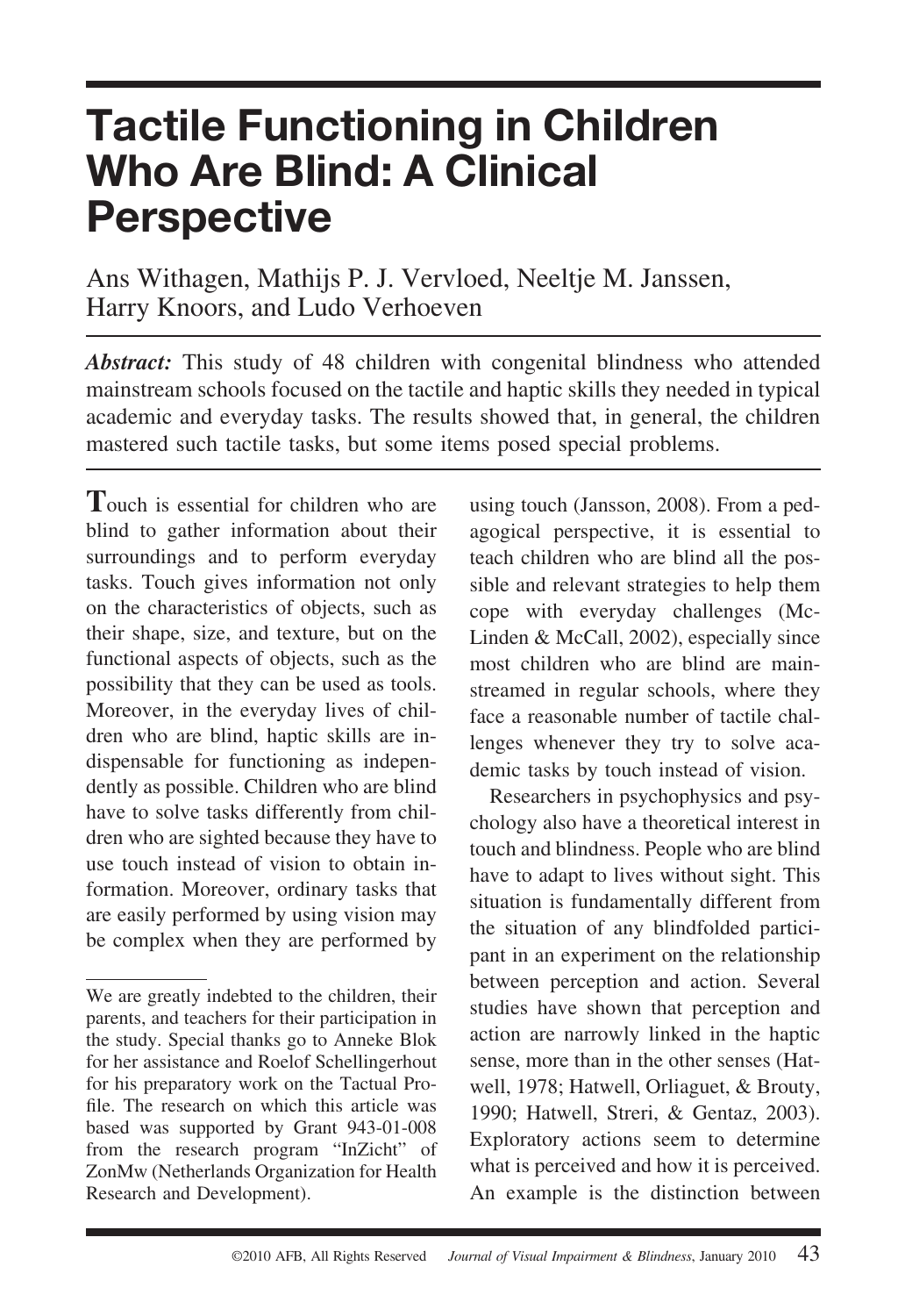active and passive touch. According to Heller (1984, 1989, 1991, 2000a, 2000b) and Heller and Meyers (1983), active touch is especially important for performing tasks involving the perception of forms or during manipulation of objects to obtain information about them, whereas passive touch can be an effective strategy for the perception of known forms of limited size.

With regard to the exact nature and development of the tactile skills of people who are blind, knowledge is rather limited, which is a real drawback, since touch is so important for them. However, because of recent neurocognitive and behavioral studies (Hatwell et al., 2003; Heller, 2000a, 2000b, 2006; Merabet et al., 2007), knowledge of touch has increased. What follows are a few examples to illustrate this point.

Haptic exploration was studied in depth by Jones and Lederman (2006), Klatzky, Lederman, and Metzger (1985), and Lederman and Klatzky (1987, 1996). These studies showed how remarkably fast and accurate the haptic identification of a wide range of objects is. They identified exploratory procedures, that is, specific manual behaviors that are used to gain information about the properties of objects (such as size, weight, texture, temperature, hardness, and the exact shape). They also observed two phases in exploratory strategies: nonspecific exploratory procedures and specific exploratory procedures. The nonspecific exploratory procedures (like enclosure), give global information about objects, whereas the specific procedures (such as following contours) give more or less exact information about objects. Note that most of Lederman and Klatzky's research was conducted with adults who were sighted and blindfolded so as to exclude vision as a source of information. But the results of their studies cannot be automatically generalized to people who are congenitally or adventitiously blind, since people who can see are still capable of using visual experience, visual memory, and visual imagery while they are blindfolded.

Millar (1994, 2006) studied the role of touch in spatial coding and spatial representation by people who are blind. One of her main conclusions was that the complete absence of vision reduces the information about external reference cues and informational redundancy, meaning that there is less overlap with input from the other senses. This finding implies that people who are blind have to use bodycentered cues, rather than external cues, to solve spatial tasks.

Millar (1997, 2006) also studied braille reading. After analyzing the tactile skills that are necessary for fluent braille reading, she concluded that the importance of familiarity, practice, and experience is evident in tactile discrimination. Millar (2008) reached a similar conclusion with regard to the understanding of space; that is, for spatial coding, it is crucial to get information from reference cues. She assumed that spatial processes are activities of the organism that integrate input from diverse sources to act as reference cues. Spatial coding integrates input from diverse sources. For persons who are blind, Millar's theory stresses the importance of exploring and scanning hand movements during spatial tasks. The body-centered cues, which people who are blind generally use in spatial tasks, may increase the accuracy of the recall of distance and location.

Both Heller (2006) and Kennedy (2000) studied the perception of pictures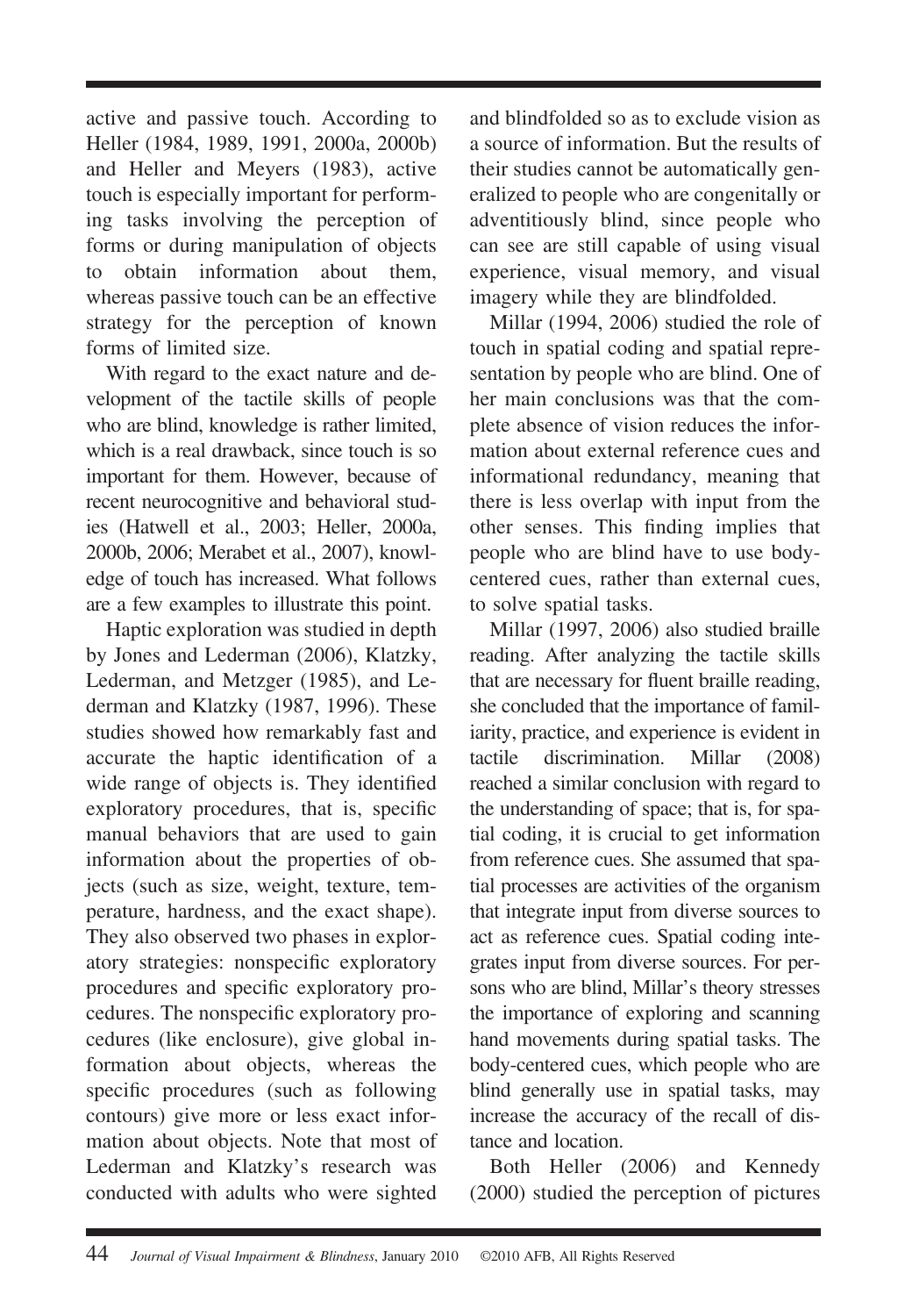by people who are blind (see also Kennedy, Gabias, & Nicholls, 1991; Kennedy & Juricevic, 2006). When these persons were assessed with raised-line pictures, they were often able to recognize sketches and outline drawings, even those that were drawn in perspective. Astonished by this finding, these researchers subsequently studied different modes and aspects of picture representations: tactile space, outline drawings, perspective, and metaphors. Kennedy (2006) showed that touch allows people to understand outline drawings and that in persons who are blind, the development of drawing occurs in similar ways as in persons who are sighted. Furthermore, Kennedy showed that the geometry of perspective that is used to make outline pictures is largely the same for both touch and vision, although the concept of perspective is more well defined in vision than in touch.

Despite an increase in fundamental studies on touch, applied studies of the tactile functioning of individuals who are blind are still rare. Moreover, a developmental perspective on tactile functioning is generally lacking. As a result, there is no consensus among clinicians whether touch skills are at risk for persons who are blind and whether touch skills should be stimulated or trained. What is known is that people who are congenitally blind outperform people who became blind at a later age with regard to their braille reading speed, probably because touch acuity diminishes with age (Jansson, 2008). With this point in mind, it seems wise to start intervention at an early age, as was promoted by Marek (1999, 2000), who developed materials for people who are blind to teach the specific tactile skills and spatial insights. But again, whether training

is necessary and effective has still to be proved.

In the study presented here, we assessed the tactile functioning of children from birth to age 12 with congenital blindness. Our assessment tool was the Tactual Profile, an instrument that is designed to evaluate the tactile skills of children who are blind with regard to tactile sensory functioning, tactile motor functioning, and tactile perceptual functioning (Withagen et al., 2005).

## **Methods**

### **PARTICIPANTS**

Participants were recruited from the records of all institutes and schools for students who are visually impaired in the Netherlands and Flanders. Children were included who had visual acuities of less than 5/100 from birth, attended mainstream schools, ranged in age from birth to age 16, had a proper understanding of the Dutch language, and had no additional impairments. An inspection of school records revealed a total of 110 potential participants. The school records proved to be unreliable in 14 cases, leaving 96 potential participants, of whom 51 agreed to participate (response rate 53%). Only 3 children aged 12–16 were recruited. Since this sample of 3 was considered too small to be included in the study, these children were excluded. As a result, 48 children who ranged in age from birth to age 12 were included in the final sample (see Table 1 for the characteristics of the participants).

#### **INSTRUMENTS**

The Tactual Profile consists of items that are graded according to age level and are divided into three domains of tactile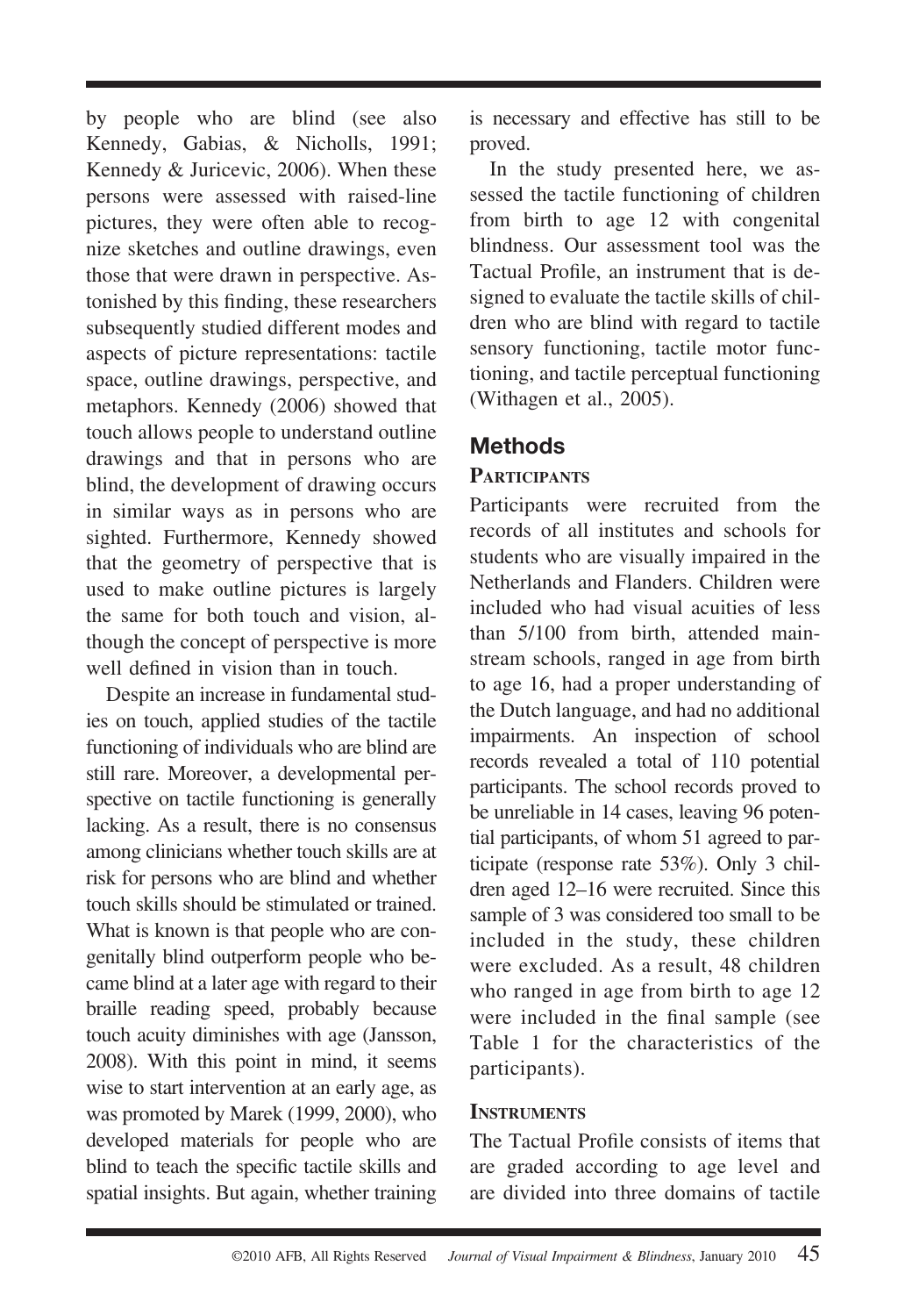| Characteristics of the participants. |                  |            |                    |                               |  |
|--------------------------------------|------------------|------------|--------------------|-------------------------------|--|
| Age group                            | <b>Boys</b><br>n | Girls<br>n | Total, by age<br>n | Mean age level<br>(in months) |  |
| A (Birth to 2 years)                 | 3                | 3          | 6                  | 16                            |  |
| $B(2-4 \text{ years})$               | 5                | 10         | 15                 | 36                            |  |
| $C$ (4-6 years)                      | 6                | 6          | 12                 | 57                            |  |
| $D(6-9 \text{ years})$               | 5                |            | 6                  | 93                            |  |
| $E$ (9-12 years)                     | 3                | 6          | 9                  | 124                           |  |
| Total                                | 22               | 26         | 48                 | 65                            |  |

*Table 1* **Characteristics of the participants.**

functioning (tactile sensory, tactile motor, and tactile perceptual) and one domain of practical skills. The instrument is based on direct observation of the items by the administrator. The tactile skills of the children are scored as mastered or not mastered. Only items that were directly observed by the administrator were included in the study. Therefore, the practical skills items were not analyzed, because the results of these items were based on verbal responses of the parents and were not direct observations.

After items for children aged 12 and older and the practical skills items were excluded, the total number of items in the analyses totaled 303, divided over five different age groups: birth to 2 years, 2– 4 years,  $4-6$  years,  $6-9$  years, and  $9-12$ years. Each domain is divided into different categories, but not every category has the same number of items for each age group. Tactile sensory functioning (106 items) consists of categories that incorporate all the perceptual components involved in touch, for instance, tactile awareness, touch sensitivity, and proprioception. Tactile motor functioning (52 items) consists of categories that require proficiency in motor skills, including tactile exploration, manipulation, and twohandedness. Tactile perceptual functioning (162 items) consists of categories that refer to the interpretation of tactile information, such as tactile discrimination, tactile-spatial perception, part-whole relationships, and the third and second dimensions.

Psychometric properties of the Tactual Profile are published in more detail elsewhere (Janssen, Withagen, & Vervloed, 2005; Schellingerhout & Withagen, 2002; Withagen & Schellingerhout, 2004; Withagen, Vervloed, Janssen, Knoors, & Verhoeven, in press). In short, face validity and content validity were determined by the ratings of experts. Subsequently, the item pool was adjusted in a second version of the Tactual Profile and studied in 50 children for construct validity, level of difficulty, and reliability. Reliability and construct validity turned out to be moderate to good (see Janssen et al., 2005; Withagen et al., in press).

#### **PROCEDURE AND SETTING**

The research followed the tenets of the World Medical Association Declaration of Helsinki on Ethical Principles for Medical Research Involving Human Subjects. Prior to the study, informed consent was obtained from the parents of all the participants, and the study was ethically approved by the Independent Review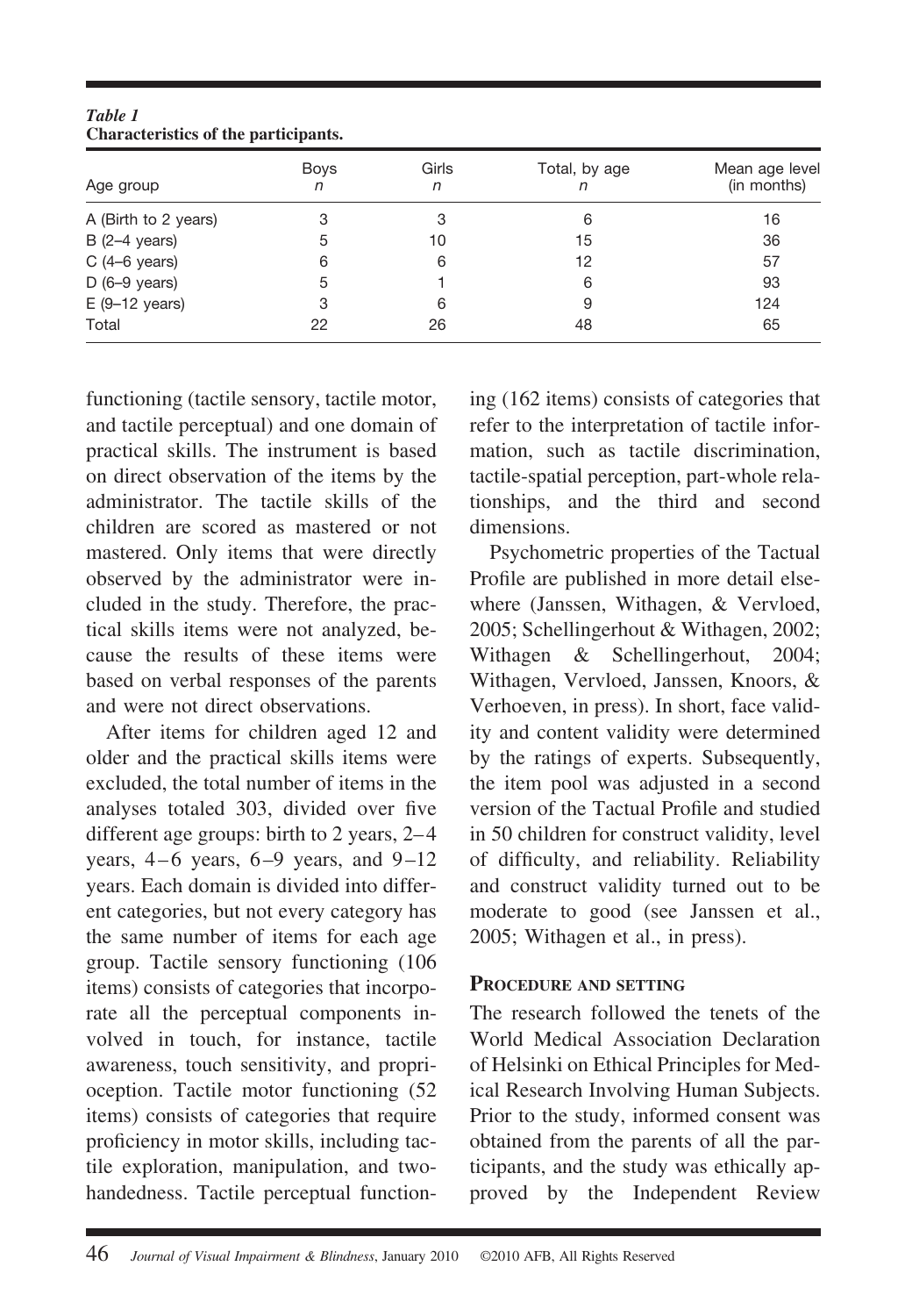Board, an Amsterdam-based certified ethical review board. Examinations were performed by three trained administrators who were all familiar with children who are blind. Procedural reliability was ensured by organizing regular meetings with the administrators to discuss and check the administration and scoring of the Tactual Profile.

In the Tactual Profile, the items were divided over different age groups. In clinical use of the Tactual Profile, each child would receive the items belonging to his or her age group. To be able to find the skills that are the most difficult, half the group was also given items belonging to a younger age group, and the other half were given items belonging to an older age group. This way, it was possible to gather more information on the children's tactile skills.

Prior to the assessment, the forms for general data and warning signals were filled in with the parents of the young children (birth to 4 years) or the teachers of the older children (aged 5–12 years). For each child, the general data contained information about date of birth, etiology, additional diagnoses, residual vision, preferred sense, and background information. The warning signals consisted of items concerning complicating factors in tactile functioning, for instance, questions about overregistration (overreaction and tactile defensiveness) or underregistration (insensitivity) of tactile stimuli.

Children in age group A (birth to 2 years) were observed at home in the presence of their parents. Those in age group B (2–4 years) were observed at either a day care center or at home. All the children in the age groups  $C$  (4–6 years), D  $(6-9 \text{ years})$ , and E  $(9-12 \text{ years})$  were assessed at their mainstream schools. The duration of the testing period depended on the number of items for each age group and the child's alertness and motivation, and ranged from 1.5 to 3.5 hours. During the assessment, no time restrictions were imposed on the participants.

## **Results**

To describe success or failure in tactile functioning, we calculated levels of difficulty for each item, that is, the percentage of participants who succeeded in passing an item. Typical levels of difficulty between 0 and 0.10 (too difficult) and between 0.90 and 1 (too easy) are thought to be nondiscriminatory. In our sample, no item had a level of difficulty between 0 and 0.10, so none was too difficult for the participants. Of the 303 items, 51 (17%) had a difficulty level of 1, meaning that all the participants passed these items, and 25 (8%) items had difficulty levels between  $0.90$  and 1. As a result 76 (25%) items posed no problem at all. Most of these easily mastered items with difficulty levels between 0.90 and 1.0 were in age group A, namely, 39 items (51% of all items with difficulty levels between 0.9 and 1.0).

Next, we looked at difficulty levels of lower than 0.70, since we were interested not in extreme individual cases, but in more general strengths and weaknesses in the tactile functioning of children who are blind. We chose the more conservative cutoff value of 0.70 instead of 0.90 because of the small sample sizes as a consequence of the fact that not every item was offered to children in all the age groups. Of the total of 303 items, there were 73 (24%) items with difficulty levels of lower than 0.70 when the children were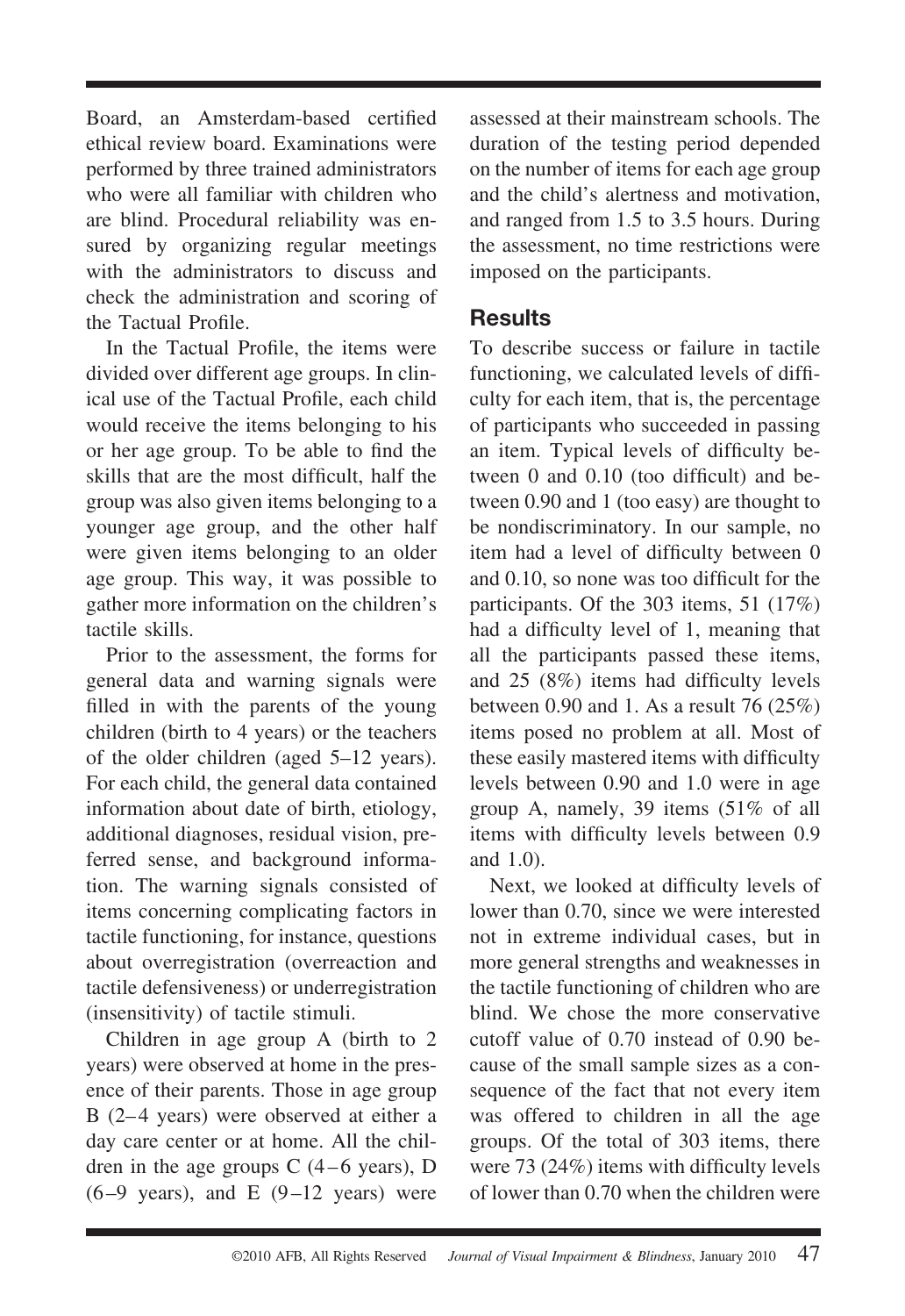| Age group              | Number of<br>items | Tactile<br>sensory | Tactile<br>motor | Tactile<br>perceptual | Total    |
|------------------------|--------------------|--------------------|------------------|-----------------------|----------|
| A (Birth to 2 years)   | 85                 |                    |                  |                       | 2(2.4)   |
| $B(2-4 \text{ years})$ | 36                 |                    |                  |                       | 2(5.6)   |
| $C$ (4–6 years)        | 60                 |                    |                  | 8                     | 9(15.0)  |
| $D(6-9 \text{ years})$ | 68                 |                    |                  | 3                     | 4(5.9)   |
| $E$ (9-12 years)       | 54                 |                    |                  |                       | 2(3.7)   |
| Total                  | 303                | $4(3.8\%)$         | $3(5.9\%)$       | 12 (8.1%)             | 19 (6.3) |

*Table 2* **Failed items, by age level and domain of tactile functioning (numbers; percentages in parentheses).**

tested only with items for their own age group. To be sure that an item was really difficult for children who are blind, we added an extra criterion; 30% or more of the children in the subsequent age group had to fail that item, too. A total of 19 items were not passed by 30% or more of the children in two age groups. The variation of these 19 items is depicted for each age group in Table 2.

Table 3 lists the difficult items for each tactile domain, that is, items with difficulty levels of 0.70 or lower. Items for 4 to 6-year-old children proved to be especially difficult. Given the small number of participants, no statistical analysis could be performed to group these 19 difficult items. Descriptively, some categories were discernable in these 19 items. Items that were difficult refer to recognizing and naming an object (8, 9, 19), recognizing the function or common use of an object (15, 16), comparing and matching objects (11), and searching for an object (6). All these items appeal to play; imitation; and working memory or mental acts, such as imagery, comparing, and matching.

A number of items also refer to touch strategies that children have to learn, such as reading braille with six fingers (3), using mobility strategies (feeling the height of an obstacle on the ground with

one's feet, 7), or engaging in constructive play (4, 5). The items in the category part-whole relationships (15, 16, 17) refer to concept development. Table 4 shows the distribution for each age group and quartile of the number of participants who failed these items. Two children failed all 19 difficult items and performed poorly over the total range of the Tactual Profile. As can be seen in Table 4, most children failed more than 50% of the 19 difficult items. Thus, these 19 items were not difficult for just a few single cases, but for the majority of the participants.

We also studied the effect of different eye diseases and gender on the scores of the 19 difficult items. There were 20 (44%) participants with Leber's congenital amaurosis; other eye diseases were represented by smaller numbers of children, for example, microphthalmia (*n* 5), retinopathy of prematurity  $(n = 5)$ , anophthalmia ( $n = 4$ ), and retinoblastoma  $(n = 3)$ . No clear relationship was found between eye disease or gender and the 19 difficult items.

## **Discussion**

From the results of this study, one could conclude that children who are congenitally blind and have no additional impairments master roughly 94% of the tactile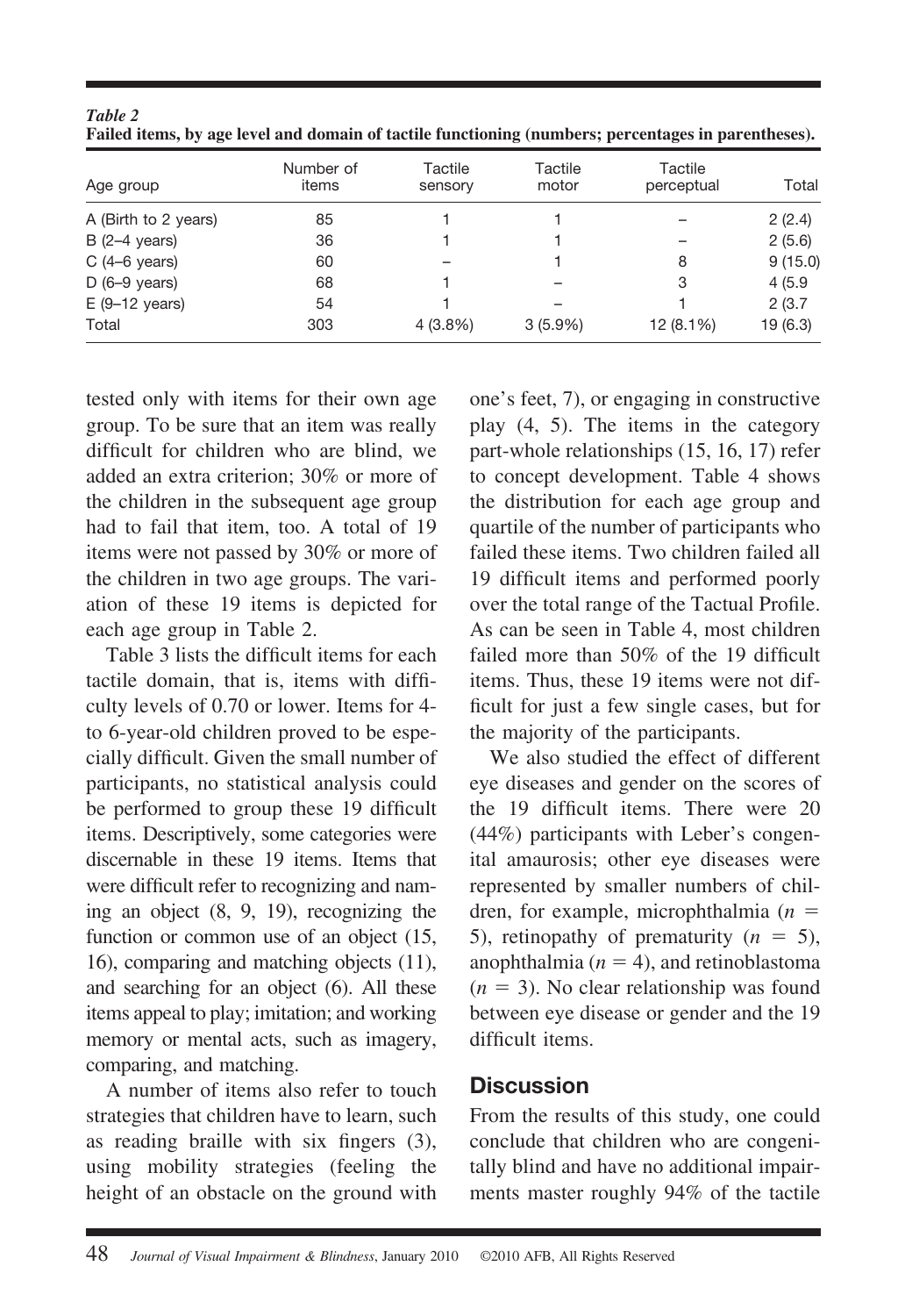#### *Table 3* **Items with difficulty levels lower than 0.70.**

|        |                             |                   |                                                                                                                                                                                                     |      | Level of difficulty           |  |
|--------|-----------------------------|-------------------|-----------------------------------------------------------------------------------------------------------------------------------------------------------------------------------------------------|------|-------------------------------|--|
| Number | Category                    | Age<br>(in years) | Description of the item                                                                                                                                                                             | Age  | Next older<br>group age group |  |
| 1      | Body awareness              | $6 - 9$           | Observer is facing the child and puts both hands on<br>his or her own waist: "Can you copy this?"<br>(copying hand positions)                                                                       | 0.65 | 0.66                          |  |
| 2      | Touch sensitivity           | $2 - 4$           | Shows touch sensitivity with the entire face or parts<br>of the face (for example, brushes an object along<br>the check or feels furniture with the forehead)                                       | 0.43 | 0.17                          |  |
| 3      | Touch sensitivity           | $9 - 12$          | Can read braille with six fingers (index fingers,<br>middle fingers, ring fingers)                                                                                                                  | 0.44 | 0.43                          |  |
| 4      | Proprioception              |                   | Birth to age 2 Clasps object (such as a teddy bear or a rattle)<br>tightly against the body using hands or feet,<br>sitting down or standing up                                                     | 0.50 | 0.50                          |  |
| 5      | Tactile exploration         |                   | Birth to age 2 Plays alternately with both hands and feet in<br>combination with the mouth (for instance, grabs<br>own foot with own hand or sucks own toes)                                        | 0.67 | 0.67                          |  |
| 6      | Large and nearby space      | $2 - 4$           | Searches, through touch, for an object that is behind<br>another object (such as a ball behind a chair or a<br>doll behind a couch)                                                                 | 0.50 | 0.64                          |  |
| 7      | Large and nearby space      | $4 - 6$           | Searches, by touching with a foot, for differences in<br>height (for example, while standing upright next to<br>a bench or curb)                                                                    | 0.55 | 0.50                          |  |
| 8      | Recognizing                 | $4 - 6$           | Is capable of recognizing the object that is<br>presented twice, in a sequence of four small<br>distinguishable objects (wooden playing fruit or<br>Tactilo shapes)                                 | 0.32 | 0.25                          |  |
| 9      | Recognizing                 | $4 - 6$           | Is capable of recognizing the shape that is<br>presented twice, in a sequence of four flat<br>distinguishable shapes (see material box)                                                             | 0.41 | 0.25                          |  |
| 10     | Discrimination              | $6 - 9$           | Can feel a deviation in the outline of a linear drawing<br>(see exemplary sheet)                                                                                                                    | 0.50 | 0.42                          |  |
| 11     | Discrimination              | $6 - 9$           | Can locate matching shapes, despite distracting<br>textures (see material box)                                                                                                                      | 0.34 | 0.59                          |  |
| 12     | Constructing or reproducing | $4 - 6$           | Can create a row around a frame on the outer<br>border (such as a burl board or Ministeck)                                                                                                          | 0.59 | 0.50                          |  |
| 13     | Constructing or reproducing | $6 - 9$           | Can reproduce an arrangement after an example<br>(such as a square, with a "bit" missing, made<br>from multiple Lego bricks or a row of Duplo<br>stones, with a double row of stones in two places) | 0.25 | 0.50                          |  |
| 14     | Constructing or reproducing | $9 - 12$          | Can copy a shape after an example on a Ministeck<br>board (see exemplary picture)                                                                                                                   | 0.50 | 0.36                          |  |
| 15     | Part-whole relationships    | $4 - 6$           | Identifies a whole on the grounds of a part (such as<br>the spout of a teapot or grandpa's eyeglasses)                                                                                              | 0.55 | 0.00                          |  |
| 16     | Part-whole relationships    | $4 - 6$           | Knows, by touching, which part belongs to which<br>whole (for example, a shoelace with a shoe or a<br>peel with an orange)                                                                          | 0.59 | 0.50                          |  |
| 17     | Part-whole relationships    | $4 - 6$           | Recognizes sections as part of a whole shape (for<br>instance, a half and a whole apple or a sandwich<br>and a loaf of bread)                                                                       | 0.28 | 0.50                          |  |
| 18     | Tactile spatial perception  | $4 - 6$           | Can localize an identical stimulus on both a flat<br>horizontal and an upright surface (see exemplary<br>worksheets)                                                                                | 0.55 | 0.50                          |  |
| 19     | Tactile language            | $4 - 6$           | Can name the material of which an object is made<br>(such as wood, plastic, or paper)                                                                                                               | 0.55 | 0.50                          |  |

tasks they encounter in their everyday lives. However, there is some small individual variation. Children in age group C  $(4-6$  years) mastered 85% of the items, while children in age group A (birth to 2 years) had command over 97.6% of the items. The tasks in the domain of tactile sensory functioning were mastered best. These items refer to the more basic components of touch, such as tactile awareness and touch sensitivity, both necessary requirements for performing higher haptic tasks. Most failures were in the domain of tactile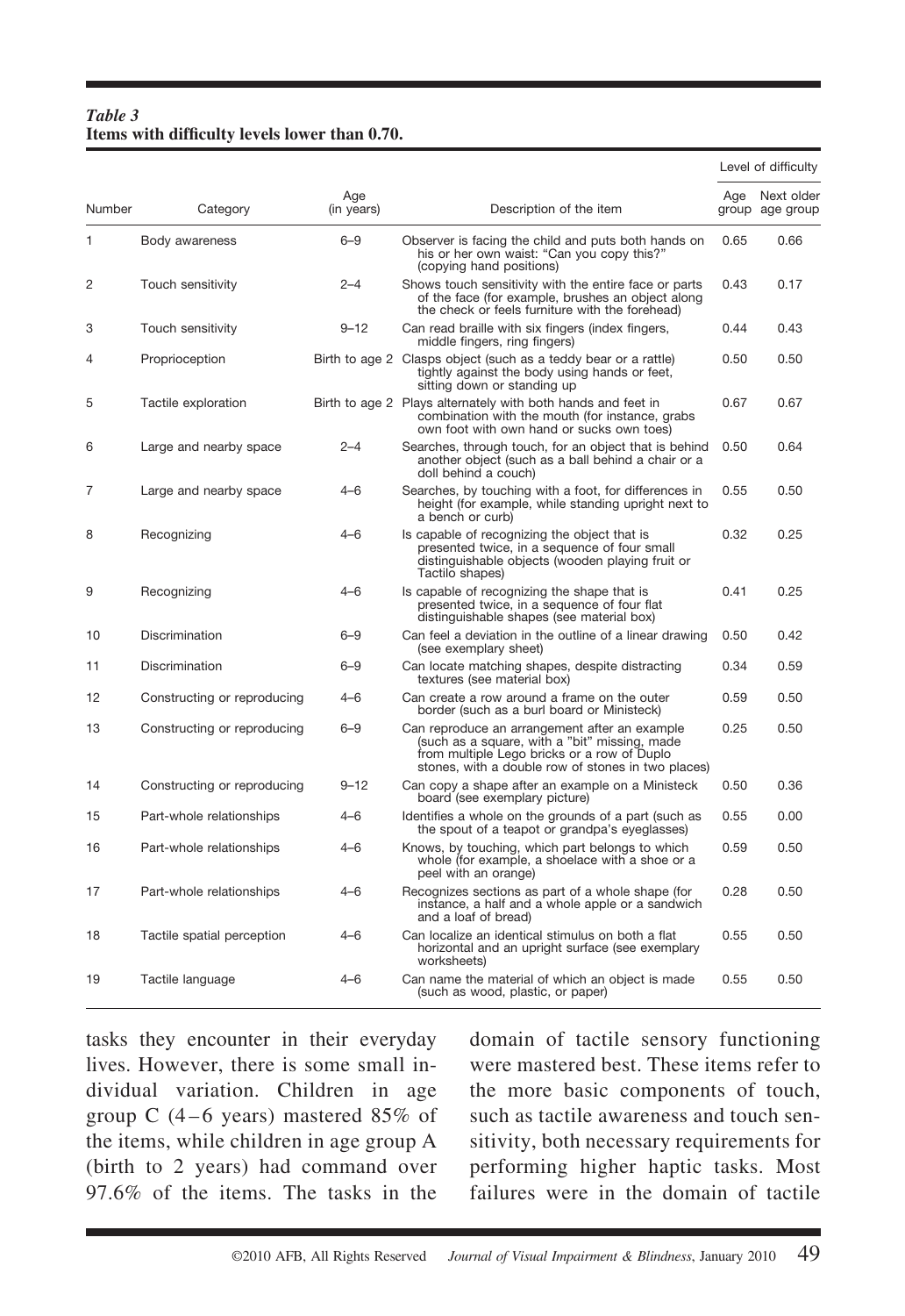| Age group              | Number of children | $0 - 25%$ | $25 - 50%$ | 50-75% | 75–100% |
|------------------------|--------------------|-----------|------------|--------|---------|
| A (Birth to 2 years)   |                    |           |            | З      |         |
| $B(2-4 \text{ years})$ | 15                 |           |            | 4      |         |
| $C$ (4-6 years)        | 12                 |           |            | 5      |         |
| $D(6-9 \text{ years})$ |                    |           |            |        |         |
| $E$ (9-12 years)       |                    |           |            | 6      |         |

*Table 4* **Number of children, by age group and quartile, for the 19 difficult items.**

perceptual functioning, where cognition and higher mental processes play a more important role. Note that these items are not purely tactile. Tactile experiences, memory, and acquired strategies for learning influence the performance of a task. Overall, one may conclude that touch is not a severe problem for children who are blind, but there are some areas that need attending to.

In the study, children in the age group from birth to 2 years performed the tasks best; they failed only two items. However, the number of participants in the youngest age group consisted of five children aged 1 to 2 and only one child younger than 1 year (average age of 16 months). The age distribution in this age category was, therefore, not optimal, which could explain the low number of failed items. At this age level, cognition plays a minor role in the assignments, but sensory-motor development is important (Bloch & Bertenthal, 1990; Hatwell et al., 2003). For children who are blind, tactile exploration is necessary for receiving proper information about their environments. Schellingerhout (1998) concluded that infants who are blind seem to be more biased toward exploration on the basis of what they feel than on the basis of what they hear. This finding shows the importance of the tactile sense in early childhood and the need to monitor and stimulate it, although one could wonder whether touching is really at risk of being underdeveloped in this age group since individual variation might be large and few tasks are mandatory in this age group.

In our study, children aged  $4-6$  performed the worst. They failed 15%, but mastered 85%, of the items. Items measuring tactile basic skills and conditions for more complex tasks, namely, tactile sensory and tactile motor skills, were performed well by these children. However, the children often failed eight items in the tactile perceptual domain. Several possible explanations for this finding can be given. First, within this age group, there is a large variation in the amount of school experiences (such as familiarity with teaching procedures, tasks, situations, and tests). Second, some children in this age group may have found the verbal instructions for some items difficult to understand, especially the items in the category of recognition. The instructions for these items may have to be simplified for the Tactual Profile to be a suitable instrument. Third, the results for the children in age group C were negatively influenced by one child who performed poorly.

Next, we focused on the other items with difficulty levels of lower than 0.70. Millar (2006, 2008) described the sense of touch in combination with movement as an important source of information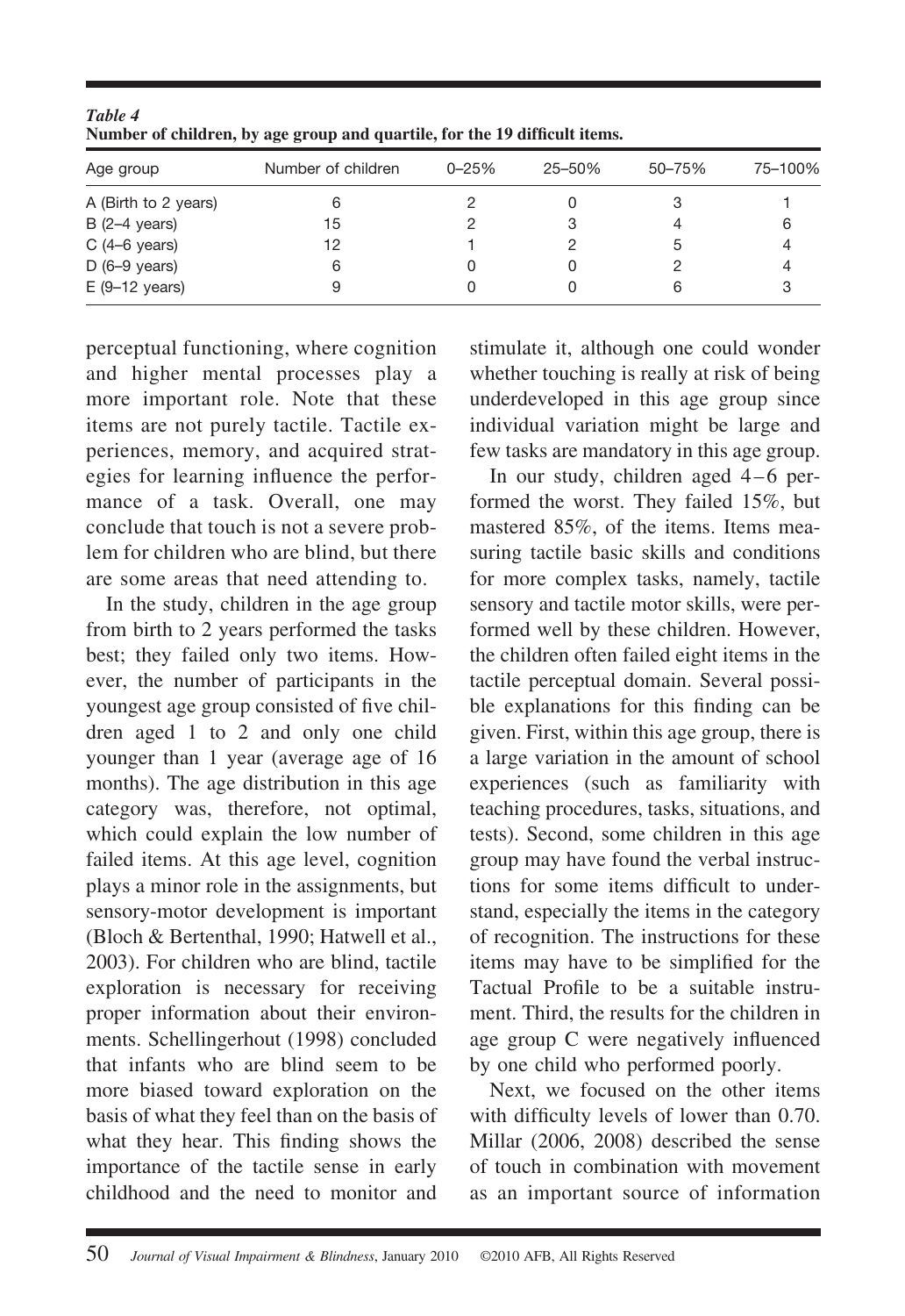regarding spatial information. She emphasized the importance of exploring and scanning movements in spatial tasks for persons who are blind. In our study, the participants performed relatively well on most tactile spatial tasks. Only one item in the category tactile spatial perception (33 items in total) was not mastered by 70% or more of the participants. So, on the basis of these findings, one could conclude that tactile spatial perception seemed to pose no problems for the participants.

Three of the 14 items in the category constructing or reproducing were not mastered by 70% of the participants. The skills necessary for these three items (12, 13, 14) require the use of proper scanning techniques. Apparently, these skills do not appear spontaneously, but have to be offered and trained. The scanning techniques and the use of body-centered cues may be important practice material because they are necessary to perform "reconstructing skills" properly. Millar underlined the use of these body-centered cues for people who are blind, in contrast to the use of external cues, which people who are sighted use to solve spatial tasks. Clinical observations during the execution of the task seem to support this theory. We found that Item 14, in which the participants were asked to copy a shape after an example, was mastered only by children who used adequate scanning strategies with body-centered cues.

The concept of part-whole relations (items 15, 16, and 17) develops with age and a child's increased tactile experiences. From an early intervention point of view, knowing whether this concept is lacking is important for planning intervention. Whether the lack of part-whole skills is due to the lack of experience or to individual variation in acquiring the necessary tactile skills is not known, since clinical information about the tactile history of each child was not available. On the basis of clinical experience, we think that the lack of experience may be responsible. If this is true, then intervention should first consist of offering more opportunities to explore part-whole relations.

The basic exploratory actions and manual activities that are necessary for gathering information about form and space, described by Hatwell (1978; see also Hatwell et al., 1990; Hatwell et al., 2003), were performed quite well in this study. However, items referring to objectrecognition, for which the perception of shape and memory are necessary, proved to be more difficult. No clear conclusion can be given for the fact that the identification of objects is sometimes problematic. Possibly, the combination of exploring objects and memory is too difficult. But as we mentioned earlier, the verbal instruction could also have been too difficult or lacked the proper kind of instructions.

In the study, no time restrictions were imposed on the children so as to have optimal conditions for the participants to carry out the tasks. Under these circumstances, the participants mastered about 94% of the skills. However, in everyday life, time restrictions are sometimes imposed on the performance of tasks, such as most academic tests. It would therefore be interesting to study the performance of the Tactual Protocol items with time constraints and to see whether this performance differs from the performance under optimal conditions, that is, no time restrictions.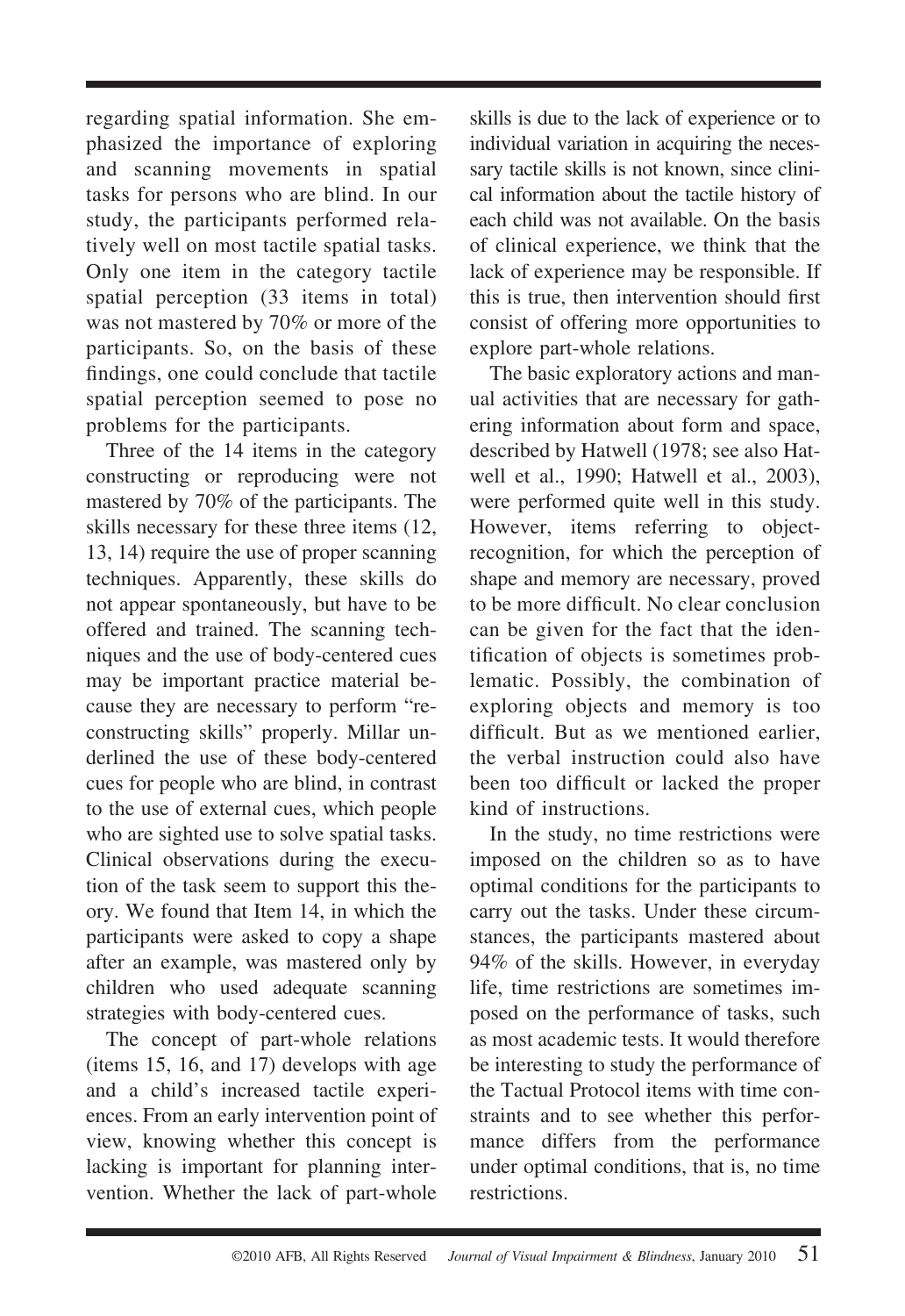In summary, in this study, roughly 94% of the tactile skills that were thought to be necessary for performing academic tasks and daily living skills were mastered by the participants. This is a positive finding. Flemish and Dutch children who are blind, with no additional impairments, master nearly all the tactile prerequisites of academic and everyday tasks spontaneously, and no subsequent formal teaching or intervention is necessary. Only 19 items proved to be too difficult for more than 70% of the participants. For these 19 items, we need to design intervention plans, since a reasonable number of children who are blind do not master these items on their own.

If one wants to design a tactile or haptic test, the 76 items with difficulty levels between 0.90 and 1 could be deleted, since they were nondiscriminatory and, as a result, add no useful information. The 19 difficult items from this study should definitely be included in the test. Until such a test is available, one could consider using a shortened version of the Tactual Profile consisting of only the 19 difficult items. For future research, it would also be interesting to administer the Tactual Profile to people who are deaf-blind and to compare their profiles with those of children who are congenitally blind and have no additional disabilities. Another interesting line of research would be to enroll people who are blind in haptic experiments. Several theories on touch and haptics have been derived from experiments with sighted people who were blindfolded. It would be interesting to study the performance of persons who are congenitally blind on similar tasks. The findings of such a study have the potential to greatly increase knowledge of touch and haptic development.

## **References**

- Bloch, H., & Bertenthal, B. I. (1990). *Sensory-motor organizations and development in infancy and early childhood.* Dordrecht, the Netherlands: Kluwer Academic.
- Hatwell, Y. (1978). Form perception and related issues in blind humans. In R. Held Herschel, W. Leibowitz, & H. Teuber (Eds.), *Perception* (pp. 489 –519). New York: Springer-Verlag.
- Hatwell, Y., Orliaguet, J. P., & Brouty, G. (1990). Effects of object properties, attentional constraints and manual exploratory procedures on haptic perceptual organization: A developmental study. In H. Bloch & B. I. Bertenthal (Eds.)*, Sensory motor organizations and development in infancy and early childhood* (pp. 315–335). New York: Kluwer Academic.
- Hatwell, Y., Streri, A., & Gentaz, E. (2003). *Touching for knowing: Cognitive psychology of haptic manual perception.* Amsterdam: John Benjamins.
- Heller, M. A. (1984). Active and passive touch: The influence of exploration time on form recognition. *Journal of General Psychology, 110,* 243–249.
- Heller, M. A. (1989). Texture perception in sighted and blind observers. *Perception and Psychophysics, 45*, 49 –54.
- Heller, M. A. (1991). Haptic perception in blind people. In M. A. Heller & W. Schiff (Eds.), *The psychology of touch* (pp. 239 – 262). Hillsdale, NJ: Lawrence Erlbaum.
- Heller, M. A. (2000a). Conclusions: The San Marino discussion. In M. A. Heller (Ed.), *Touch, representation and blindness* (pp. 183–215). Oxford, England: Oxford University Press.
- Heller, M. A. (2000b). Introduction: The theoretical context of the dialog. In M. A. Heller (Ed.), *Touch, representation and blindness* (pp. 1–27). Oxford, England: Oxford University Press.
- Heller, M. A. (2006). Picture perception and spatial cognition in visually impaired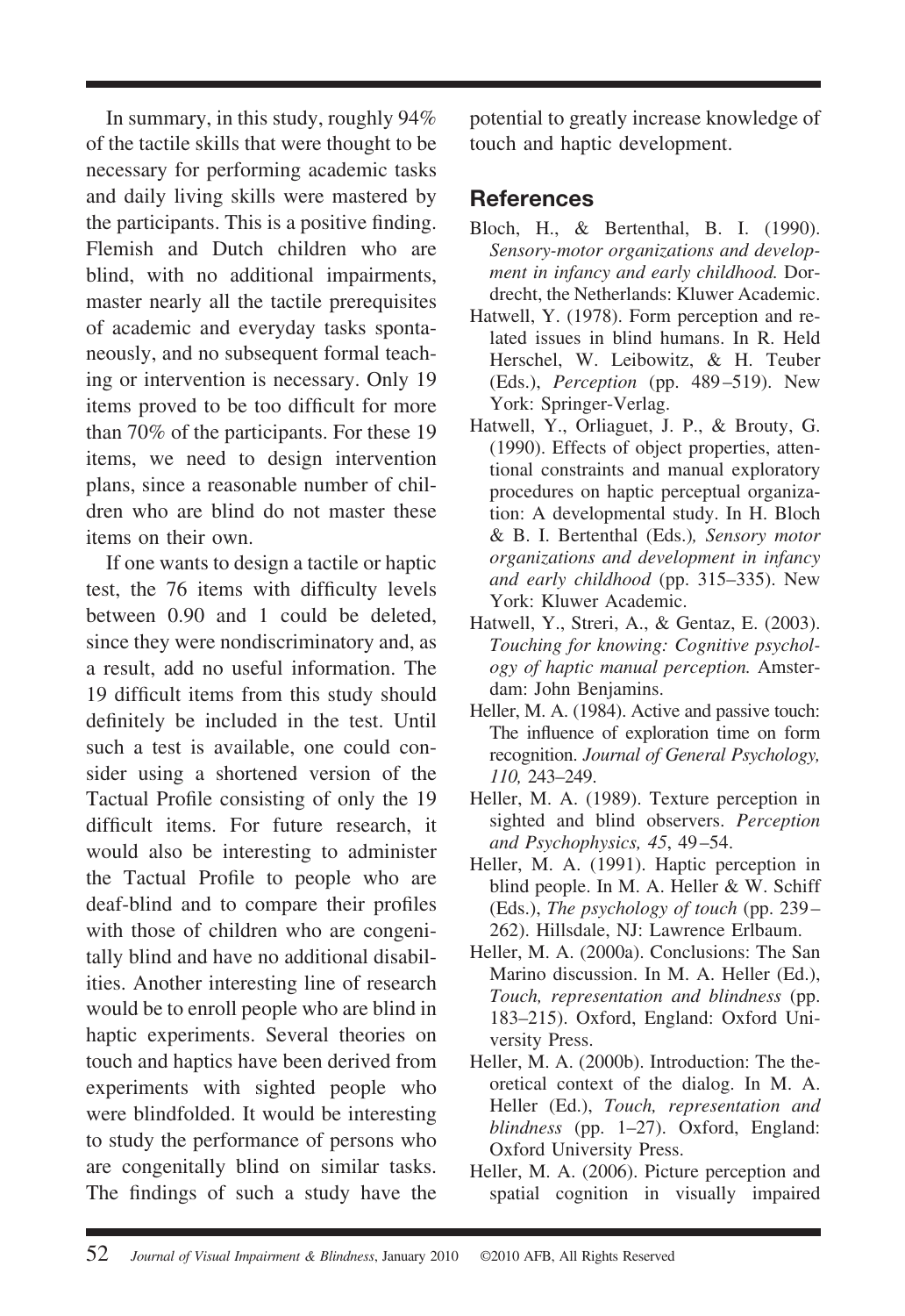people. In M. A. Heller, & S. Ballesteros (Eds.), *Touch and blindness: Psychology and neuroscience* (pp. 49 –73). Mahwah, NJ: Lawrence Erlbaum.

- Heller, M. A., & Meyers, D. S. (1983). Active and passive tactual recognition of form. *Journal of General Psychology, 108,* 225– 229.
- Jansson, G. (2008). Haptics as a substitute for vision. In M. A. Hersh & M. A. Johnson (Eds.), *Assistive technology for visually impaired and blind people* (pp. 135–166). London: Springer.
- Janssen, N. M., Withagen, A. J., & Vervloed, M. P. J. (2005). Tactual Profile: Reliability and validity of the instrument. In *Vision 2005* (International Congress series 1282, pp. 596 – 600). Amsterdam: Elsevier.
- Jones, L. A., & Lederman, S. J. (2006). *Human hand function*. New York: Oxford University Press.
- Kennedy, J. M. (2000). Recognizing outline pictures via touch: Alignment theory. In M. A. Heller (Ed.), *Touch, representation and blindness* (pp. 67–99). Oxford, England: Oxford University Press.
- Kennedy, J. M., Gabias, P., & Nicholls, A. (1991). Tactile pictures. In M. A. Heller & W. Schiff (Eds.), *The psychology of touch.* (pp. 263–299). Hillsdale, NJ: Lawrence Erlbaum.
- Kennedy, J. M., & Juricevic, I. (2006). Form, projection and pictures for the blind. In M. A. Heller & S. Ballesteros (Eds.), *Touch and blindness: Psychology and neuroscience* (pp. 73–95). Mahwah, NJ: Lawrence Erlbaum.
- Klatzky, R. L., Lederman, S. J., & Metzger, V. A. (1985). Identifying objects by touch: An "expert system." *Perception & Psychophysics, 37*, 299 –302.
- Lederman, S. J., & Klatzky, R. L. (1987). Hand movements: A window into haptic object recognition. *Cognitive Psycholgy, 19*, 342–368.
- Lederman, S. J., & Klatzky, R. L. (1996). Action for perception: Manual exploratory movements for haptically processing objects and their features. In A. Wing, P. Haggard, & R. Flanagan (Eds.),

*Hand and brain: Neurophysiology and psychology of hand movements* (pp. 431– 446). San Diego, CA: Academic Press.

- Marek, B. (1999). A blind child in an English language classroom. *Network: A Journal for English Language Teacher Education,*  $2(1)$ ,  $3-8$ .
- Marek, B. (2000, July). *Does a stone look the way it feels?* Paper presented at the European International Council for the Education of People with Visual Impairment Conference in Krakow, Poland.
- McLinden, M., & McCall, S. (2002). *Learning through touch: Supporting children with visual impairment and additional difficulties.* London: David Fulton.
- Merabet, L. B., Swisher, J. D., McMains, S. A., Halko, M. A., Amedi, A., Pascual-Leone, A., & Somers, D. C. (2007). Combined activation and deactivation of the visual cortex during tactile sensory processing. *Journal of Neurophysiology, 97,* 1633–1641.
- Millar, S. (1994). *Understanding and representing space: Theory and evidence from studies with blind and sighted children.* Oxford, England: Clarendon Press.
- Millar, S. (1997). *Reading by touch*. London: Routledge.
- Millar, S. (2006). Processing spatial information from touch and movement: Implications from and for neuroscience. In M. A. Heller & S. Ballesteros (Eds.), *Touch and blindness: Psychology and neuroscience* (pp. 25–48). Mahwah, NJ: Lawrence Erlbaum.
- Millar, S. (2008). *Space and sense.* East Sussex, England: Psychology Press.
- Schellingerhout, R. (1998). *Surface texture as a source of haptic spatial information for blind children.* Unpublished doctoral dissertation, Radboud University, Nijmegen, the Netherlands.
- Schellingerhout, R., & Withagen, A. J. (2002). *Tactiel profiel, validatie onderzoek 2001* [Tactual Profile, validation study 2001]. Huizen, the Netherlands: Visio.
- Withagen, A. J., Baerwaldt, I., Blok, A. G., Ekkens, I. E., Hamelink, A., & Vervloed,